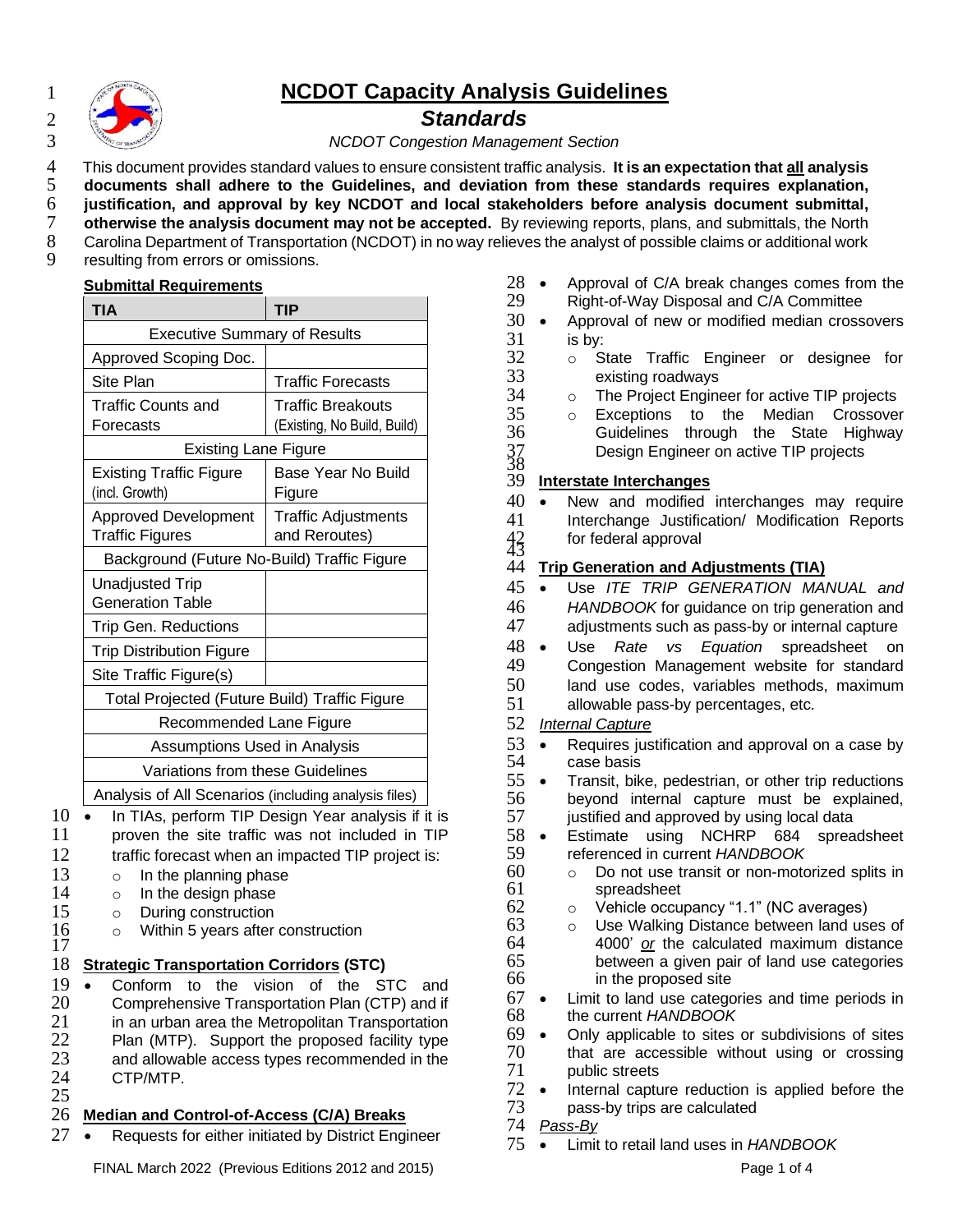| <b>Scenario</b>                                                             | <b>TIA</b>                    | TIP                           |
|-----------------------------------------------------------------------------|-------------------------------|-------------------------------|
| Existing Base<br>Year                                                       | Yes                           | Yes                           |
| No-Build Design<br>Year                                                     | Yes                           | Yes                           |
| Design Year<br><b>Build without</b><br>Improvements                         | When<br>Specified in<br>Scope | N/A                           |
| Intermediate<br>Years Build with<br>Improvements<br>for all<br>Alternatives | When<br>Specified in<br>Scope | When<br>Specified in<br>Scope |
| Design Year<br><b>Build with</b><br>Improvements<br>for all<br>Alternatives | Yes                           | Yes                           |

#### 76 **General Analysis Requirements**

77 • Include AM and PM Peak Hour analysis 78 (minimum) for all reports

- 79 Lanes and storage identical for all time periods within the same scenario
- 81 Signal phasing remains consistent for all 82 analyzed time periods 83

#### 84 **Default Values**

- 85 Base Saturation Flow Rate in accordance with 86 the *Highway Capacity Manual* (HCM)
- 87 Peak Hour Factor (PHF) of 0.90 for future 88 conditions (may be used for existing conditions)<br>89  $\circ$  Where schools are present, follow
- o Where schools are present, follow 90 requirements in the *MSTA School Calculator*<br>91 • Total flow period of 60 minutes
- Total flow period of 60 minutes
- 92 Peak flow period of 15 minutes 93

### 94 **Lane and Storage Recommendations**

- 95 Provide for all exclusive turn lanes
- 96 Provide for all add or drop through lanes
- 97 Use the 95th percentile queue from analysis or 98 the maximum observed queue from a simulation the maximum observed queue from a simulation 99 (whichever is larger) to determine the storage 100 lane length
- 101 Round up to nearest 25 feet with a minimum of 102 100 feet for both right-turn and left-turn lanes
- 103 Use default taper length of 100 feet in analysis for
- 104 all added lanes unless longer specific taper 105 lengths are known
- 106 Include recommended Internal Protected Stem 107 lengths at proposed driveways

- 108 Clarify which parties are to provide additional 109 improvements identified "by others"
- 110

#### 111 **Measures of Effectiveness**

- 112 Address all poor levels of service and/or
- 113 excessive queuing in the analyses and analysis 114 document

# 115

# 116 **Signalized Intersections**

- 117 *Left-Turn Treatment*
- 118 For analysis of future operations, use protected-119 only phasing not protected/permitted phasing
- 120 For analysis, generally use protected left-turn 121 treatment instead of permitted when:<br>122  $\qquad \circ$  Dual left-turn lanes are present
- $122$  o Dual left-turn lanes are present  $123$  o Hourly volume exceeds 240 car
	-
- 123 o Hourly volume exceeds 240 cars<br>124 o Left-turn lanes are crossing three  $124$  o Left-turn lanes are crossing three or more  $125$  opposing through lanes of traffic 125 opposing through lanes of traffic<br>126  $\circ$  When a condition is satisfied in t
- $\circ$  When a condition is satisfied in the following 127 table:

| Number of<br><b>Opposing Lanes</b><br>(Through and Right) | Condition                                                |
|-----------------------------------------------------------|----------------------------------------------------------|
| 1                                                         | Left-Turn Volume *<br><b>Opposing Volume &gt; 50,000</b> |
| 2                                                         | Left-Turn Volume *<br><b>Opposing Volume &gt; 90,000</b> |
| 3 or more                                                 | Left-Turn Volume *<br>Opposing Volume > 110,000          |

128

- 129 *Right-Turn Treatment*
- 130 For analysis of future operations, do not use<br>131 Right-Turn-On-Red (RTOR) operation
- 131 Right-Turn-On-Red (RTOR) operation<br>132 To provide for a proper comparison.
- 132 To provide for a proper comparison, do not use 133 RTOR for existing conditions RTOR for existing conditions
- 134

### 135 *Coordinated Signal Systems*

- 136 Use the same cycle lengths for individual 137 intersections in coordinated systems intersections in coordinated systems
- 138 Double or half cycles can be used if the minimum
- 139 cycle lengths are accommodated 140

#### 141 *Reduced Conflict Intersections*

- 142 Analyze main street as parallel one-way
- 143 streets (see Best Practices document for 144 additional quidance)
- additional guidance)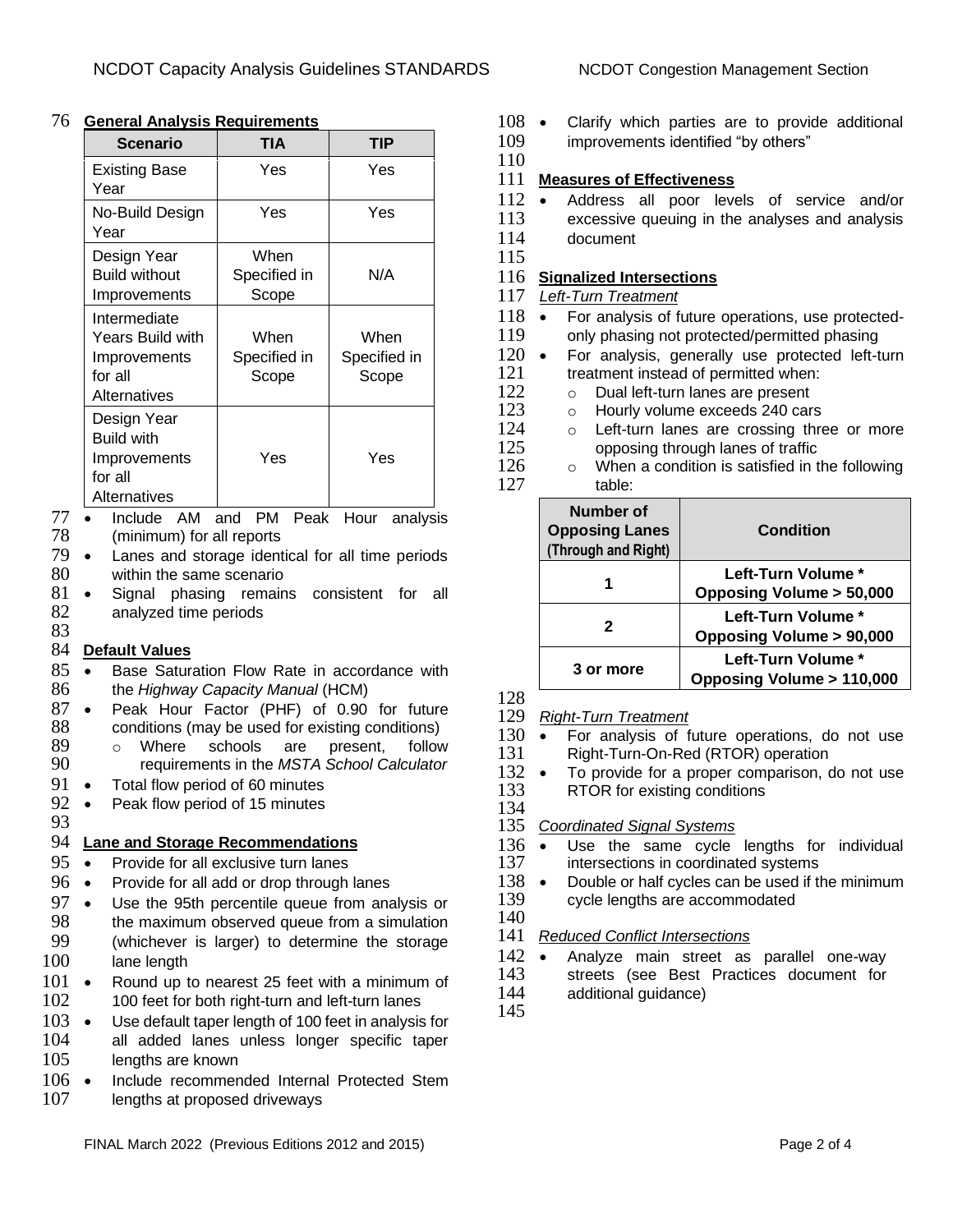#### 146 *Signal Phasing and Timing*

| <b>Recommended Timing Settings for Analysis</b><br>of Future Conditions*             |                                                                                                        |
|--------------------------------------------------------------------------------------|--------------------------------------------------------------------------------------------------------|
| <b>Timing Setting</b>                                                                | Time (seconds)                                                                                         |
| Minimum Initial Green Time,<br>Protected Left Turns and All<br>Side Street Movements | 7                                                                                                      |
| Minimum Initial Green Time,<br>Major Street Through<br><b>Movements</b>              | 10 if speed limit<br>$\leq$ 35 mph<br>12 if speed limit<br>36-45 mph<br>14 if speed limit<br>$>45$ mph |
| Yellow Time**                                                                        | 5                                                                                                      |
| All-Red Time**                                                                       | 2                                                                                                      |
| Lost Time Adjustment<br>(Synchro)                                                    | -2                                                                                                     |
| <b>Total Lost Time**</b>                                                             | 5                                                                                                      |
| Minimum Split                                                                        | Minimum Initial<br>Green Time *** +<br>Yellow Time +<br>All-Red Time                                   |

147 \* Timing settings may be used for Existing Conditions 148 \*\* Increase clearance and lost time as needed for large

148 \*\* Increase clearance and lost time as needed for large<br>149 cross sections such as single point urban interchanges

149 cross sections such as single point urban interchanges<br>150 \*\*\* Or Pedestrian Walk + Clearance Time \*\*\* Or Pedestrian Walk + Clearance Time

151

|                                   | Recommended Minimum Cycle Lengths by |
|-----------------------------------|--------------------------------------|
| <b>Phase for Future Analysis*</b> |                                      |
|                                   |                                      |

| Number of<br><b>NEMA Phases</b> | <b>Minimum Recommended</b><br>(seconds)** |
|---------------------------------|-------------------------------------------|
|                                 | 60                                        |
|                                 | 90                                        |
| 4 or more*                      | 120                                       |

152 \* Cycle lengths may be used for Existing Conditions.<br>153 \*\* Maximum recommended cycle length is 180. but

153 \*\* Maximum recommended cycle length is 180, but 154 circumstances may warrant cycle lengths up to 240 circumstances may warrant cycle lengths up to 240

#### 155 156 **Roundabouts**

- 157 Provide a flow-scale analysis to determine the 158 expected failure vear of the proposed expected failure year of the proposed
- 159 roundabout based on a maximum v/c (degree 160 of saturation) of 0.85
- 161 Include the Movement Summary table with 162 Sidra roundabout analysis submittals
- 163 Use 25 mph maximum circulating speed
- 164 For single-lane roundabout analysis:
- 165 o 120 feet (min) roundabout diameter
- 166 o 16-foot circulating lanes
- 167 o 88-foot inside diameter
- 168 For dual-lane roundabout analysis:<br>169  $\qquad \qquad \circ$  150 feet (min) roundabout diam
- $169$  o 150 feet (min) roundabout diameter<br> $170$  o 15-foot circulating lanes
	- $\circ$  15-foot circulating lanes
- 171 o 90-foot inside diameter

## 173 **Analysis Software**

- 174 Required to be based on HCM methods.
- 175 Ensure turn lane storage lengths and node 176 distances are appropriately coded into analysis
- 177 Extend link termini 1000' or more

#### 178 179 **Synchro**

172

- 180 Code intersection approaches by cardinal 181 directions (north south east and west) directions (north, south, east, and west)
- 182 Code zero, one, two, or three volume movements 183 to four vehicles (min.) per hour for all allowable 184 movements.
- 185 Ensure link speed used in analysis represents the 186 posted or proposed speed limit of the actual 187 roadway roadway
- 188 Run "Coding Error Check" before finalizing the 189 analysis, and justify or correct any errors or 190 warnings before activating SimTraffic<br>191 • Do not code U-turn and Right-turn ove
- Do not code U-turn and Right-turn overlap conflict 192

### 193 **SimTraffic**

- 194 Run SimTraffic simulation with Synchro analysis
- 195 Review overall network operations during the 196 simulation, and address any significant queuing,<br>197 starvation, spillback, or gridlock starvation, spillback, or gridlock
- 198 Include "Queuing and Blocking Report" for the 199 199 network<br>200 · Address
- 200 Address all instances where the SimTraffic<br>201 Maximum Queue length (maximum observed Maximum Queue length (maximum observed 202 queue) exceeds the Storage Bay Distance
- 203 Determine recommended storage lane lengths by  $204$  the SimTraffic Maximum Queue or Synchro 95<sup>th</sup> 204 the SimTraffic Maximum Queue or Synchro  $95<sup>th</sup>$ <br>205 Percentile Queue, whichever is higher Percentile Queue, whichever is higher
- 206 Review excessive queuing in SimTraffic for 207 appropriateness and possible unrealistic lane<br>208 blockages blockages
- 209 Record maximum queue distances that extend<br>210 bevond adiacent nodes appropriately in the beyond adjacent nodes appropriately in the 211 analysis document
- 212 Seed networks for a period long enough to<br>213 traverse the two most distant points of the traverse the two most distant points of the 214 network including stops prior to recording
- 215 o Default seed time is 10 minutes
- 216 Use recording interval duration of 60 minutes
- 217 unless otherwise justified<br>218  $\qquad \circ$  For analysis of school
	- $\circ$  For analysis of schools, follow requirements
- 219 in the *MSTA School Calculator*